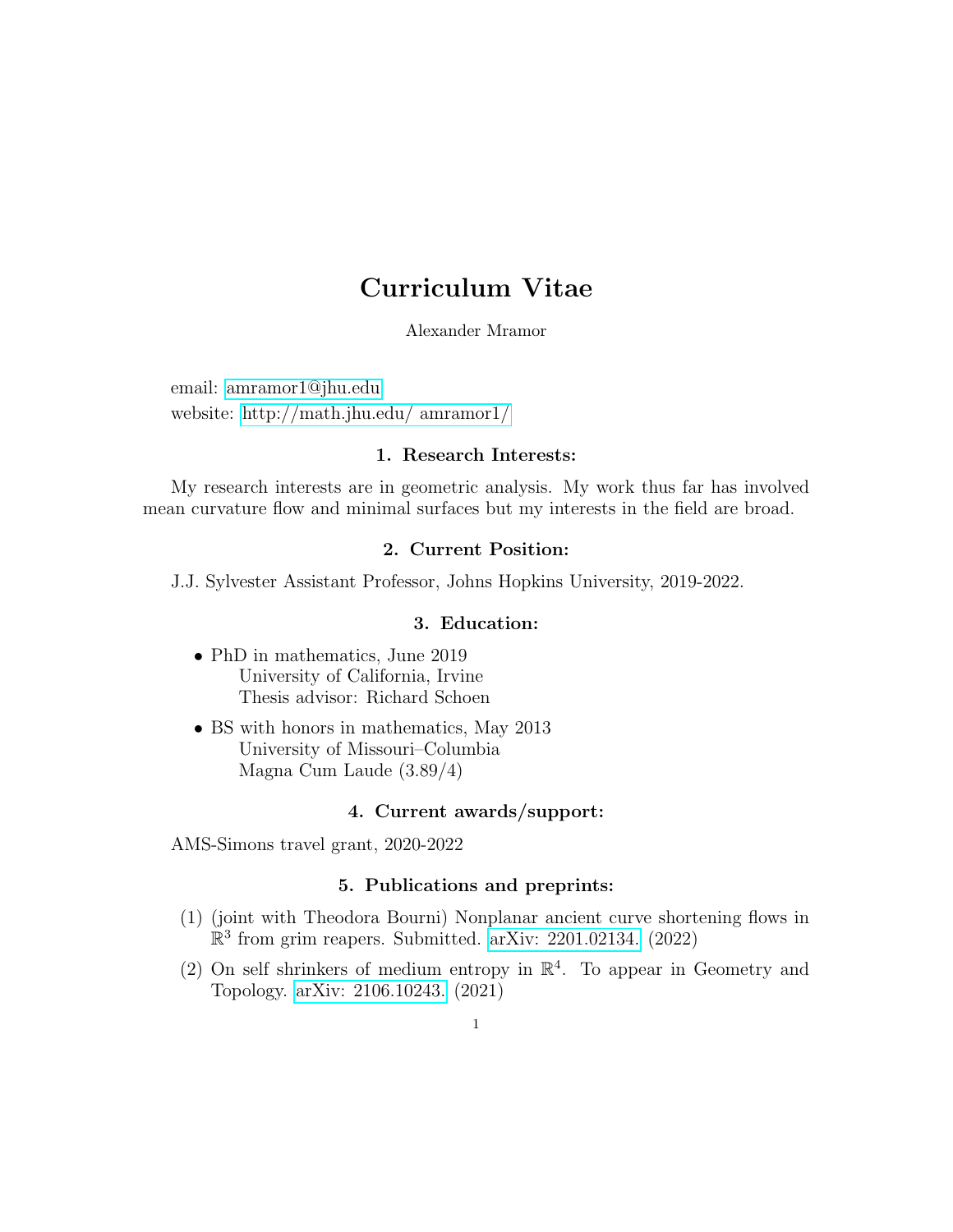- (3) An unknottedness result for self shrinkers with multiple ends. Submitted. [arXiv: 2011.09373.](https://arxiv.org/abs/2011.09373) (2020)
- (4) An unknottedness theorem for noncompact self shrinkers. Submitted. [arXiv:2005.01688.](https://arxiv.org/abs/2005.01688) (2020)
- (5) Compactness and finiteness theorems for rotationally symmetric self shrinkers. J. Geometric Analysis. 31, 5094–5107 (2021)
- (6) (joint with Theodora Bourni and Mat Langford) On the construction of closed nonconvex nonsoliton ancient mean curvature flows. To appear in Int. Math. Res. Not. (2019)
- (7) (joint with Alec Payne) Ancient and Eternal Solutions to the Mean Curvature Flow from Minimal Surfaces. Math. Ann., 380 (2021), no. 1, 569-591.
- (8) (joint with Alec Payne) Nonconvex Surfaces which Flow to Round Points. To appear in Comm. Anal. Geom. [arXiv:1901.02863.](https://arxiv.org/abs/1901.02863) (2019)
- (9) (joint with Shengwen Wang) Low Entropy and the Mean Curvature Flow with Surgery. To appear in Calc Var PDE. [arXiv:1804.04115.](https://arxiv.org/abs/1804.04115) (2018)
- (10) Regularity and stability results for the level set flow via the mean curvature flow with surgery. To appear in Comm. Anal. Geom.  $(2018)$
- (11) (joint with Shengwen Wang) On the topological rigidity of self shrinkers in  $\mathbb{R}^3$ . Int. Math. Res. Not. 2020, 1933-1941 (2020).
- (12) Entropy and generic mean curvature flow in curved ambient spaces. Proc. Amer. Math. Soc. 146 (2018), 2663-2677.
- (13) A finiteness theorem via the mean curvature flow with surgery. J Geometric Analysis 28 (2018), 3348–3372.

#### 6. Talks given and planned:

- (1) University of Chicago, geometric analysis seminar, 5/24/2022
- (2) University of Science and Technology of China, geometric analysis seminar, 5/19/2022
- (3) University of Copenhagen, Conference on mean curvature flow and related topics, 3/7/2022 – 3/11/2022
- (4) Differential geometry seminar Torino, 12/7/2021
- (5) University of Tennessee–Knoxville, geometric analysis seminar, 10/19/2021
- (6) Oberwolfach PDE seminar, 7/25/2021 –7/31/2021.
- (7) Canadian Mathematical Society 75th + 1 Anniversary Summer Meeting,  $6/7/2021 - 6/11/2021$ .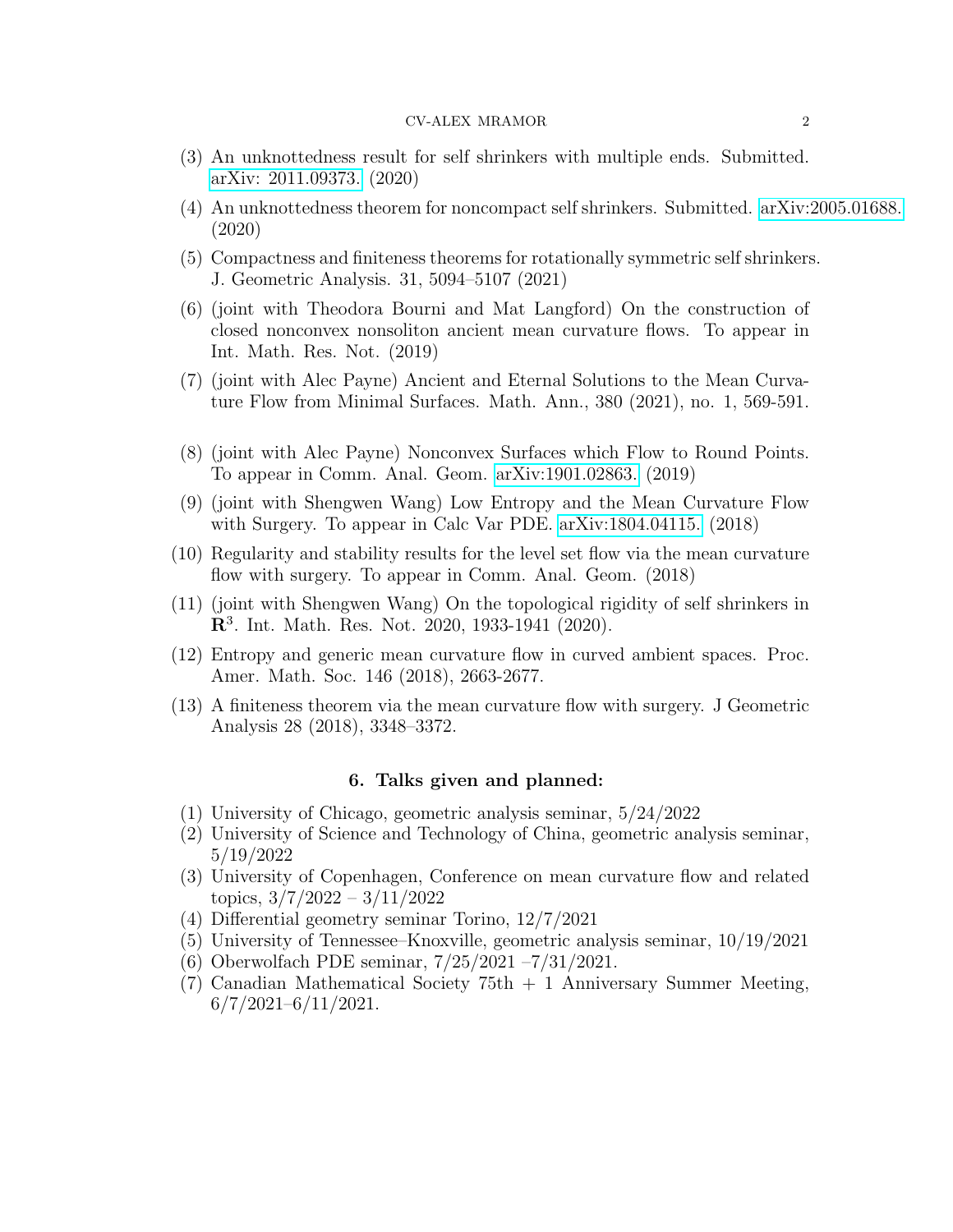- (8) Rutgers University, geometric analysis seminar, 2/2/2021.
- (9) Jeonbuk National University, online workshop "An invitation to geometric analysis,"  $12/1/12020 - 12/5/2020$ .
- (10) Cornell University, geometric analysis seminar, 10/16/2020
- (11) AMS sectional meeting, Special session "Geometry of Submanifolds and Integrable Systems" 9/12/2020 – 9/13/2020
- (12) Harvard University, differential geometry seminar, 4/16/2020
- (13) Lafayette–Lehigh geometry-topology conference, Lafayette university, 3/21/2020 Postponed due to COVID-19
- (14) University of Pennsylvania, differential geometry seminar, 3/5/2020
- (15) University of Tennessee–Knoxville, geometric analysis seminar, 10/25/2019
- (16) AMS sectional meeting, Special Session on "Geometric Partial Differential Equations and Variational Methods, II," 11/9/2019
- (17) University of California, Santa Cruz, differential geometry seminar, 2/28/2019
- (18) University of California, Irvine, differential geometry seminar, 10/16/2018
- (19) Contributed talk at the 2018 Barrett lectures, University of Tennessee– Knoxville, 6/1/2018
- (20) Contributed talk at math connections 2018, University of California, Riverside, 5/19/2018
- (21) University of Tennessee–Knoxville, geometric analysis seminar, 11/29/2017
- (22) California State University Fullerton, colloquium, 4/28/2017

### 7. Teaching experience:

I have been/will be the instructor for the following courses at JHU:

- math 110.107 Calculus 2 for Biological and Social Sciences
- math 110.302 Differential Equations and Applications
- math 110.304 Introduction to Number Theory
- math 110.405 Real Analysis 1
- math 110.406 Real Analysis 2
- math 110.416: Honors Analysis 2
- math 110.439: Intro to Differential Geometry
- math 110.619: Lie Groups and Lie Algebras
- math 110.745 Introduction to Curvature Flows
- math 110.800 Independent Study-Graduates (reading course on minimal surfaces)

I have been a teaching assistant for the following courses at UCI, most multiple times:

- math 2B: single variable integration
- math 2E: multivariable integration
- math 3A: introduction to linear algebra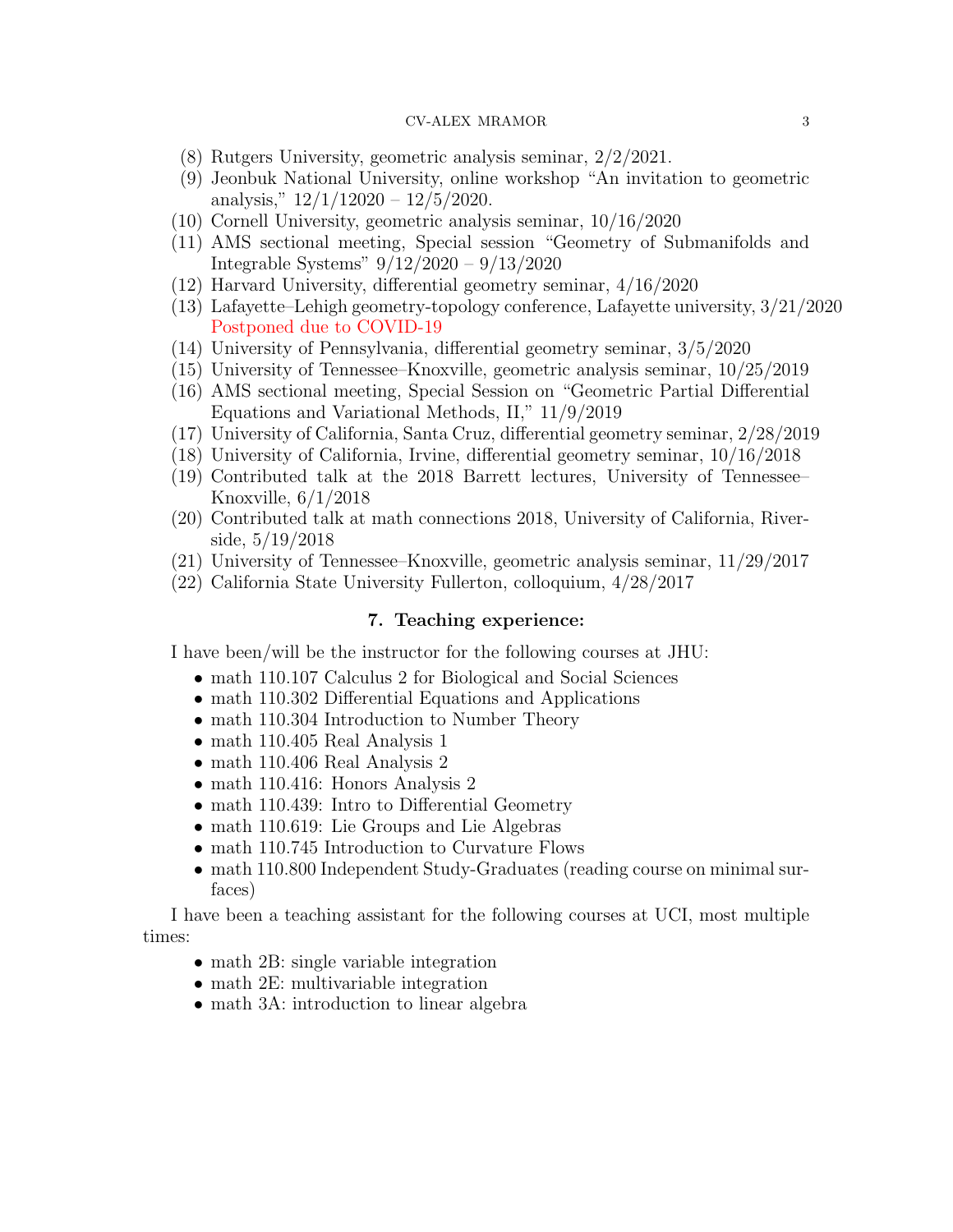- math 3D: elementary differential equations
- math 118: theory of differential equations
- math 121B: linear algebra 2
- math 140A: elementary analysis 1
- math 140B: elementary analysis 2
- math 147: complex analysis
- math 161: modern geometry
- math 162A: differential geometry 1

My duties as a TA at UCI were to lead discussion twice a week for typically two courses a quarter, hold office hours, design and grade quizzes, and proctor exams.

## 8. Past awards/support received:

Received at UC Irvine:

- 2019 Kovalevsky award for outstanding thesis,
- 2017-2018 Connelly award for excellence in research and teaching,
- 2013-2014 GAANN fellowship

Received in undergraduate:

- Hazel Shelton Grabosch award in mathematics,
- Brian W. Dellande scholarship,
- Anthony W. Rollins scholarship,
- Mizzou A&S scholarship,
- Honorable mention in the 2011 mathematical contest in modeling (with Bach Tran and Devin Smittle)

#### 9. Outreach/synergetic activities:

- Co-organizer for the JHU analysis seminar
- Co-organizer for the JHU junior colloquium
- Volunteer for stemcx: tutoring over zoom for K-12 students in Baltimore during the COVID-19 epidemic (fall 2020)

#### At UCI:

- Co-organizer for the departmental working seminar in geometric analysis: weekly or biweekly talks given by students and faculty on areas of their current research interest.
- Volunteer for the outreach programs math CEO, UCI math circle, mathcounts: these are programs for K-12 students, including those in underserved areas, to foster early interest in mathematics.